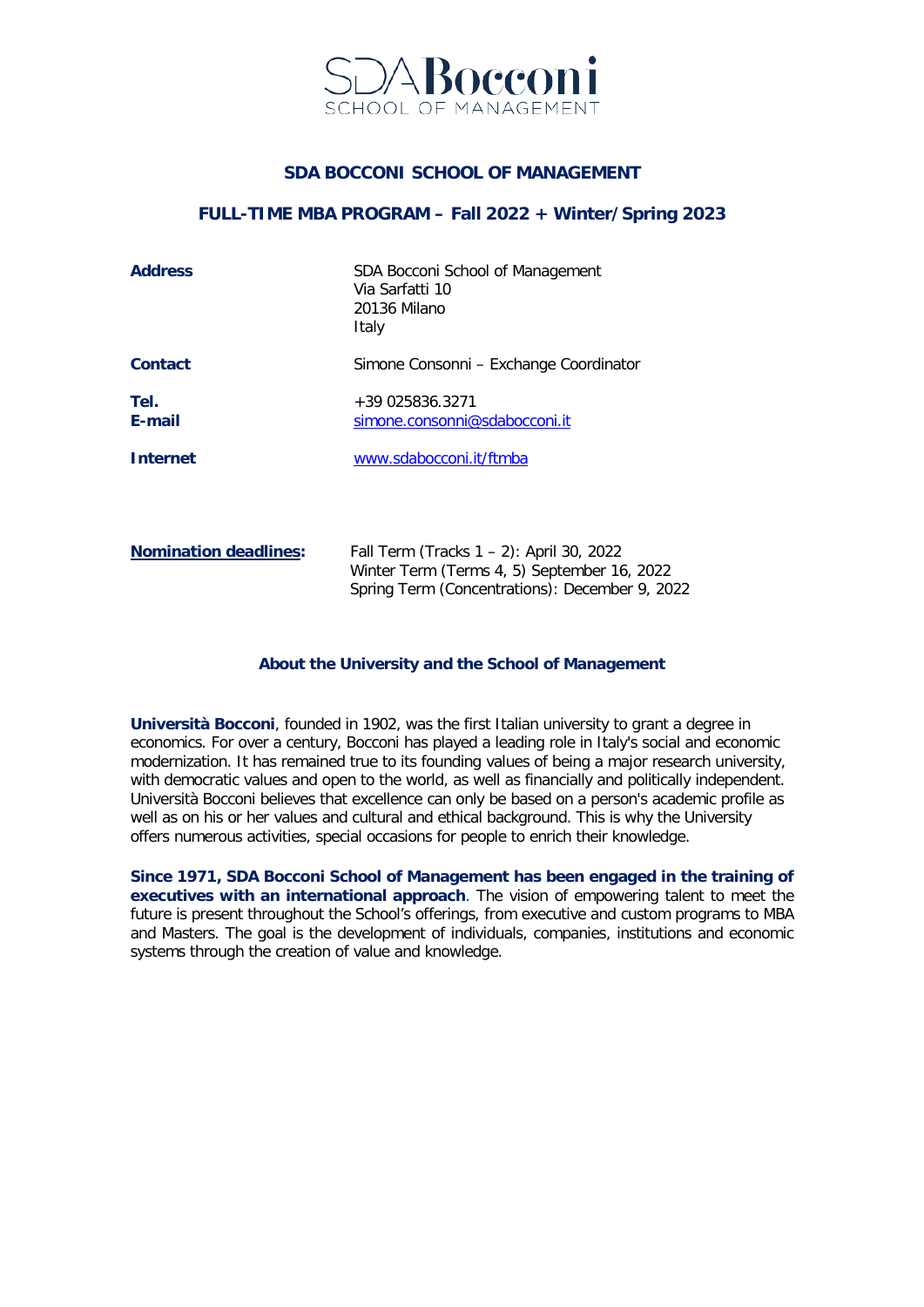

| <b>Program strengths</b> | An"AAA MBA" that aims to forge global leaders with an Aspiration<br>to change and an Ambition to excel, while being Aware that<br>leadership also requires social responsibility.                                                                                                                                                                                                                                                                                                                                                                                                                                  |
|--------------------------|--------------------------------------------------------------------------------------------------------------------------------------------------------------------------------------------------------------------------------------------------------------------------------------------------------------------------------------------------------------------------------------------------------------------------------------------------------------------------------------------------------------------------------------------------------------------------------------------------------------------|
|                          | Intensive classroom activity, small classes (40-45 participants in<br>each class); strong student interaction; cross cultural exchange.                                                                                                                                                                                                                                                                                                                                                                                                                                                                            |
|                          | <b>International Class: SDA Bocconi MBA students come from</b><br>30+ different countries and 34% are women                                                                                                                                                                                                                                                                                                                                                                                                                                                                                                        |
|                          | <b>Location:</b> Studying in the heart of Milano means the best mix of<br>culture, leisure, people and places. Milano will be your campus - a<br>city at the center of European and Italian business, finance<br>and industry with a great potential for contacts and careers. Milano<br>and SDA are the center of Italian Excellence and from Milano you<br>can easily reach the most beautiful natural and artistic locations in<br>Italy. Want a taste? Click here!                                                                                                                                             |
|                          | <b>The New Campus:</b> the Campus is an urban space is an avant-<br>garde architecture from the Japanese Kazuyo Sejima + Ryue<br>Nishizawa and their studio SANAA. One tower, four buildings, a<br>sports center, and a large park. A Nearly Zero Energy Building, an<br>example of urban settlement with high environmental<br>sustainability. All buildings are designed to ensure ideal<br>penetration of sunlight and to optimize natural ventilation,<br>minimizing the use of artificial lighting and reducing energy<br>consumption. Furthermore, there is also a system to collect and<br>reuse rainwater. |
| <b>Class Profile</b>     | Average age: 29; average work experience: 5.5; 30+ nationalities,<br>34% women                                                                                                                                                                                                                                                                                                                                                                                                                                                                                                                                     |
| <b>Career Service</b>    | Depending on the term, exchange students will have access to some<br>activities offered by the career service during their stay. A CS<br>consultant is always available for exchange students. Students get<br>access to our Career Platform and company presentations.                                                                                                                                                                                                                                                                                                                                            |
| <b>Teaching language</b> | English                                                                                                                                                                                                                                                                                                                                                                                                                                                                                                                                                                                                            |
| <b>Housing</b>           | An external consultant supports students in finding accommodation.<br>No on-campus housing.                                                                                                                                                                                                                                                                                                                                                                                                                                                                                                                        |

**Estimated cost of monthly living expenses**

| housing        | € 600 - 900    |
|----------------|----------------|
| meals          | $\epsilon$ 450 |
| transport      | $\epsilon$ 100 |
| other expenses | $\epsilon$ 350 |
| total          | €1,500 - 1,800 |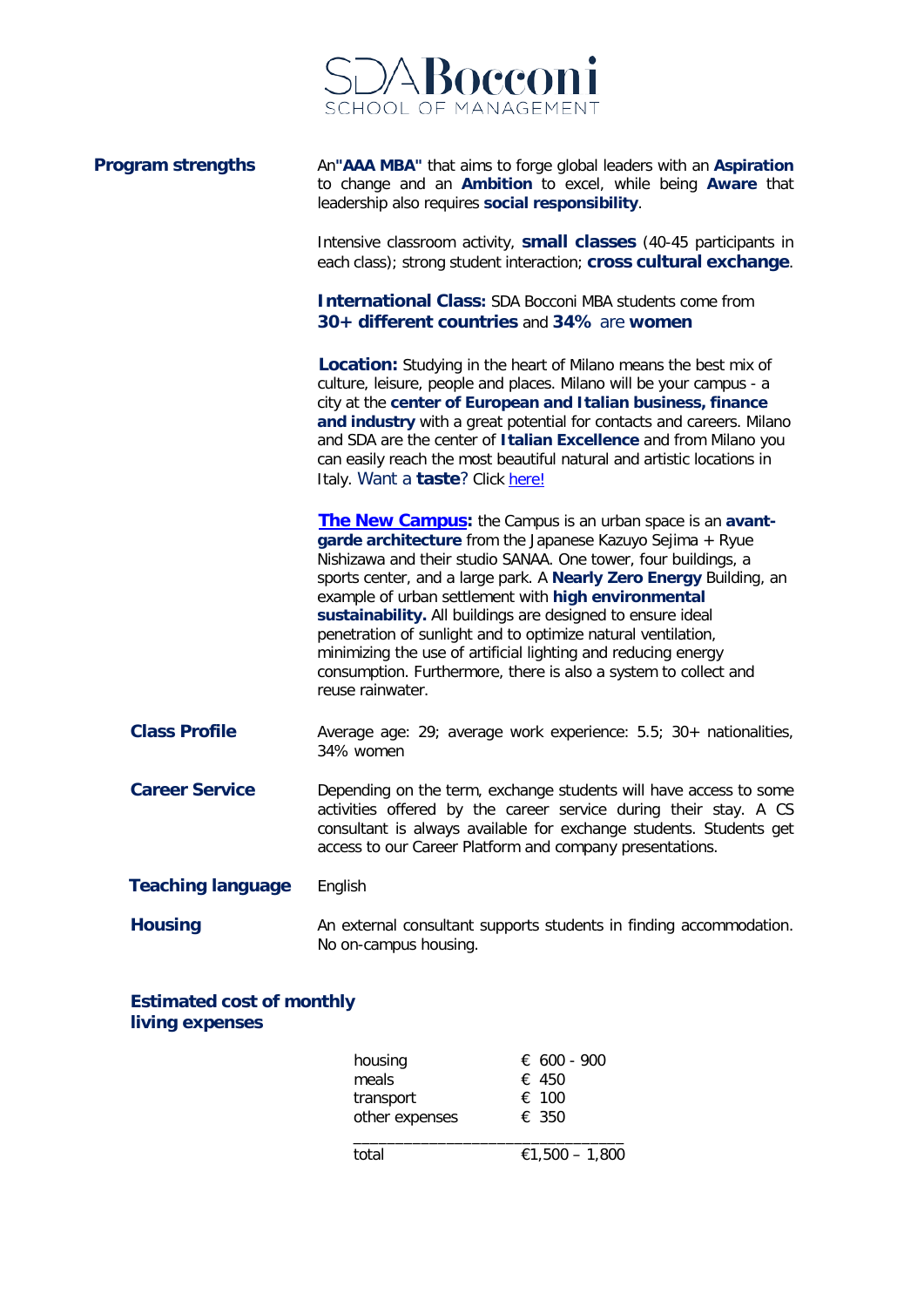

# **Fall 2022 + Winter/Spring 2023 Term Dates (TENTATIVE)**

| <b>Orientation Week (optional):</b>                    | $12 - 16$ Sep.                            |
|--------------------------------------------------------|-------------------------------------------|
| Fall: Track 1 (Terms $1 - 3$ )<br><b>Fall: Track 2</b> | 19 Sep. – Dec. 19<br>$3$ Oct. $-$ Nov. 18 |
| <b>Winter (Terms 4-5)</b>                              | 9 Jan. – early March                      |
| <b>Spring (Concentrations)</b>                         | March $-$ end of May                      |

Each Term is divided into smaller terms (see tables below). Exchange Students can take single terms. Exchange students are required to take at least one course per term, the rest of the selection depends on their home institution requirements.

A dedicated beginner **Italian language course** is offered throughout the whole duration of the exchange period (full tracks only) for a total of 3 hours per week. Minimum number of students required to start the course. Upon the student's request the course can be graded for credit.

## **Course Offer (TENTATIVE)**

#### **FALL 2022 Track 1**

| Fall - Term 1<br>$(mid Sept. - mid-Oct.)$                  | Contact<br>hours | <b>FCTS</b><br><b>Credits</b> |
|------------------------------------------------------------|------------------|-------------------------------|
| FUNDAMENTALS OF ACCOUNTING & FINANCIAL<br><b>REPORTING</b> | 32               |                               |
| <b>COMPETITIVE STRATEGY</b>                                | 24               |                               |
| <b>BUSINESS ANALYTICS</b>                                  | 24               |                               |
| INTRODUCTION TO GLOBAL SCENARIOS                           | 16               |                               |

| Fall – Term 2'<br>(mid $\overline{Oct.}$ – mid. $\overline{Nov.}$ ) | Contact<br>hours | ECTS<br>Credits |
|---------------------------------------------------------------------|------------------|-----------------|
| FINANCIAL PLANNING AND BUDGETING                                    | 16               |                 |
| UNDERSTANDING INVESTMENTS                                           | 24               |                 |
| <b>MANAGERIAL ECONOMICS</b>                                         | 24               |                 |
| <b>CORPORATE ENTREPRENEURSHIP</b>                                   | 24               |                 |
| ORGANIZATIONAL BEHAVIOUR                                            | 24               |                 |

| Fall – Term 3<br>$(mid-Nov. - Dec.)$       | Contact<br>hours | <i>FCTS</i><br>Credits |
|--------------------------------------------|------------------|------------------------|
| <b>BANKS AND CAPITAL MARKETS</b>           | 24               |                        |
| COST MANAGEMENT AND PROFITABILITY ANALYSIS | 24               |                        |
| <b>MARKETING MANAGEMENT</b>                | 16               |                        |
| <b>CORPORATE SUSTAINABILITY</b>            | 24               |                        |
| <b>CORPORATE STRATEGY</b>                  | 24               |                        |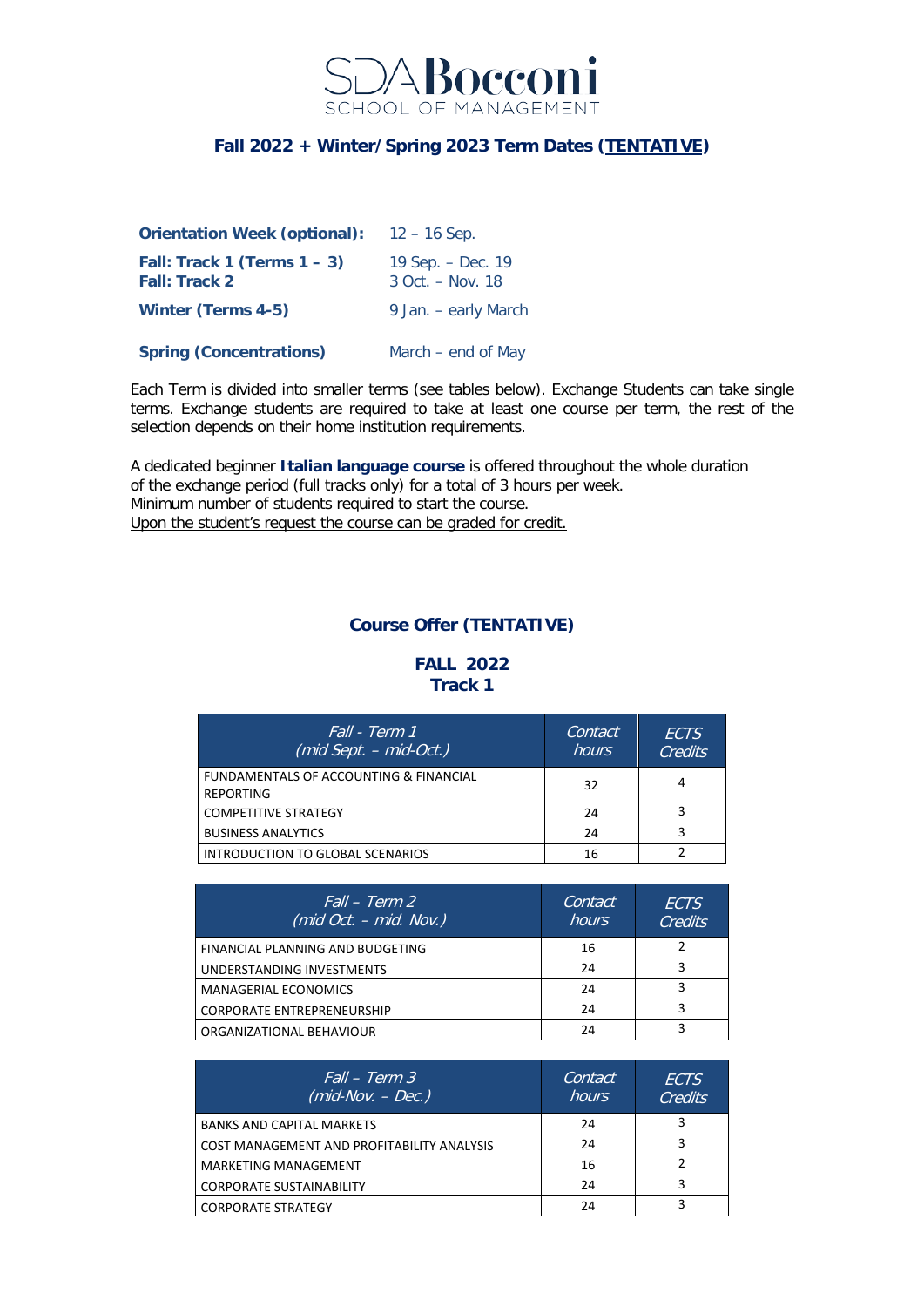

# **Track 2 (No ECTS)**

| $Fall - Term 2 (Oct. - Nov.)$           | Contact<br>hours |
|-----------------------------------------|------------------|
| PROJECT MANAGEMENT                      | 12               |
| <b>NEGOTIATION</b>                      | 15               |
| <b>BUSINESS GAME Rialto</b>             | 24               |
| ORGANISING PLATFORMS                    | 12               |
| NON-MARKET STRATEGIES                   | 9                |
| PERSONAL FINANCE: MANAGING YOUR WEALTH  | 12               |
| ARTS DRIVEN BUSINESS                    | 6                |
| SHARING ECONOMY                         | 6                |
| THE TRANSFORMATIONAL IMPACT OF BIG DATA | 6                |

# **WINTER 2023**

| Winter - Term 4<br>(January)            | Contact<br>hours | <b>FCTS</b><br><b>Credits</b> |
|-----------------------------------------|------------------|-------------------------------|
| <b>DECISIONS &amp; UNCERTAINTY</b>      | 16               |                               |
| <b>OPERATIONS STRATEGY</b>              | 24               | R                             |
| <b>MARKETING ANALYTICS</b>              | 24               |                               |
| <b>MANAGING PEOPLE IN ORGANIZATIONS</b> | 24               |                               |
| MACROECONOMICS IN ACTIONS               | 24               |                               |

| Winter $-$ Term 5<br>(February)      | Contact<br>hours | <b>FCTS</b><br>Credits |
|--------------------------------------|------------------|------------------------|
| SUPPLY CHAIN MANAGEMENT              | 24               |                        |
| PERFORMANCE MANAGEMENT AND CONTROL   | 24               |                        |
| <b>CORPORATE VALUATION AND ESG</b>   | 24               |                        |
| TECHNOLOGY AND INNOVATION MANAGEMENT | 24               |                        |
| <b>BUSINESS GAME</b>                 | 32               |                        |

## **SPRING 2023 – CONCENTRATIONS (Courses to be picked from same concentration in each block) Block 1: Mar. – mid-Apr.**

| <b>Luxury Business Management 1</b>        | Contact<br><b>hours</b> | <b>FCTS</b><br>Credits |
|--------------------------------------------|-------------------------|------------------------|
| <b>CREATIVITY &amp; MANAGEMENT</b>         | 20                      |                        |
| <b>IDEATING &amp; LAUNCHING INNOVATION</b> | 20                      |                        |
| DEVELOPING & MANAGING LUXURY RETAIL        | 20                      |                        |
| CRM & DIGITAL MARKETING STRATEGY           | 20                      |                        |
| <b>MARCHANDISING &amp; PRICING</b>         | 20                      |                        |